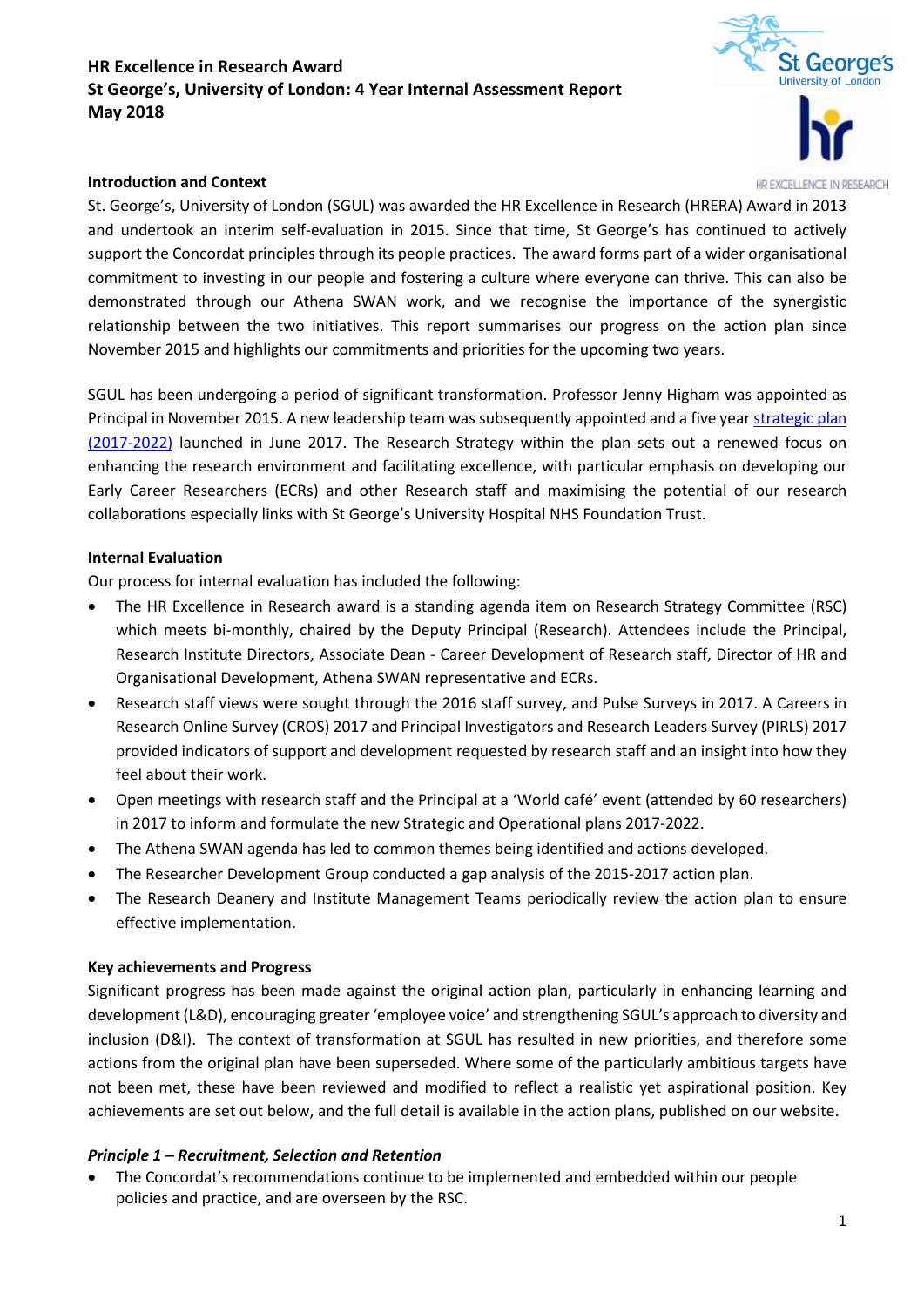- A revised approach to resourcing matters was put in place with the implementation of the Resourcing Review Committee (RRC), the impact being more informed decision-making on recruitment and retention as well as a more proactive approach to issues such as policy on fixed term contracts.
- As part of our Athena SWAN work, we reviewed fixed term contracts by gender in 2017, and have since instigated actions to support research staff on fixed term contracts to develop their careers e.g. commissioning career coaching skills training for Principal Investigators to support their direct reports, training in successful grant writing and writing targeted papers.
- HR for Managers training has been launched (pilot of 40 staff) to ensure people managers are better skilled to support the recruitment, selection and retention of their staff.
- SGUL was awarded Wellcome Trust Institutional Strategic Support Funding in 2016 to support major change in our research environment and direction, specifically by enhancing cross-Institute and bipartite links with St George's University Hospitals NHS Foundation Trust. This has led to the funding of 4 ECR posts in 2017 to support new Clinical Academic Groups formed between the University and Trust in Cardiology (2015) and in Neurosciences and Infection (2017) funding for pilot projects to pump prime larger grant applications.

# *Principle 2 – Recognition and Value*

- The Academic Promotions framework has been revised to accurately reflect the organisation's strategic priorities while allowing for clearer routes to promotion for those who may fall outside of a more traditional education or research pathway e.g. those in clinical practice or who have developed in a field of technical expertise. The revised framework also includes a confidential process for consideration of career gaps due to family breaks, ill health or other reasons.
- A staff survey was run in April 2016 which showed that staff in research institutes had high levels of engagement (69% vs 60% for overall workforce). 86% of this group are proud to work for SGUL and 73% of these staff would recommend SGUL as a place to work.
- Focus groups were run in 2017 to capture employee views on staff development and career progression. The outcomes have led to an action plan including a review of the performance review process, enhancing people management training, refreshing our mentoring offer and developing centralised resources to support and signpost career planning and development.
- High levels of personal review completion have been achieved for research staff, exceeding target with 90% completed for 2016/2017. The Researcher Development Framework has been piloted within the process and will be evaluated alongside a wider review of the personal review system.
- The HR Bridging Fund supports individuals reaching the end of their fixed term contracts while awaiting the outcome to a grant application, staff awarded funds include: 4 researchers (2016), 8 researchers (2017) and 7 researchers (2018).
- SGUL's leadership development offer has included a Future Leaders programme, place on the Aurora leadership programme for women, as well as wider people management skills training. 11 out of 16 participants on Future Leaders programmes have been promoted since completing the programme.
- SGUL conducted an equal pay audit in 2017 and gender pay audit in 2018. Following these audits, a Pay Working group has been established to further analyse and understand the causes of the gap while identifying specific targeted actions to be undertaken.

### *Principles 3 & 4 – Support and Development*

 SGUL has an extensive research events programme including the [Molecular and Clinical Sciences \(MCS\)](https://sgul.cloud.panopto.eu/Panopto/Pages/Viewer.aspx?id=126c4e47-52f3-8e94-8a04-ee3e3ee8ce4b)  Institute [Showcase Day,](https://sgul.cloud.panopto.eu/Panopto/Pages/Viewer.aspx?id=126c4e47-52f3-8e94-8a04-ee3e3ee8ce4b) [MCS Annual Symposium](https://portal.sgul.ac.uk/org/institutes/molecular-and-clinical-sciences-research-institute/events/MCS%20Summer%20Symposium%20programme%202017.pdf) (sessions chaired by postdocs), SGUL Annual [Research](http://www.researchday.sgul.ac.uk/)  [Day](http://www.researchday.sgul.ac.uk/) (190 attendees in 2017, includes ECR lectures, the Thomas Young Prize Lecture by a Fellow of the Royal Society and a poster competition), and [Jenner Day](https://www.sgul.ac.uk/research/infection/jenner-day) showcasing Infection and Immunity research.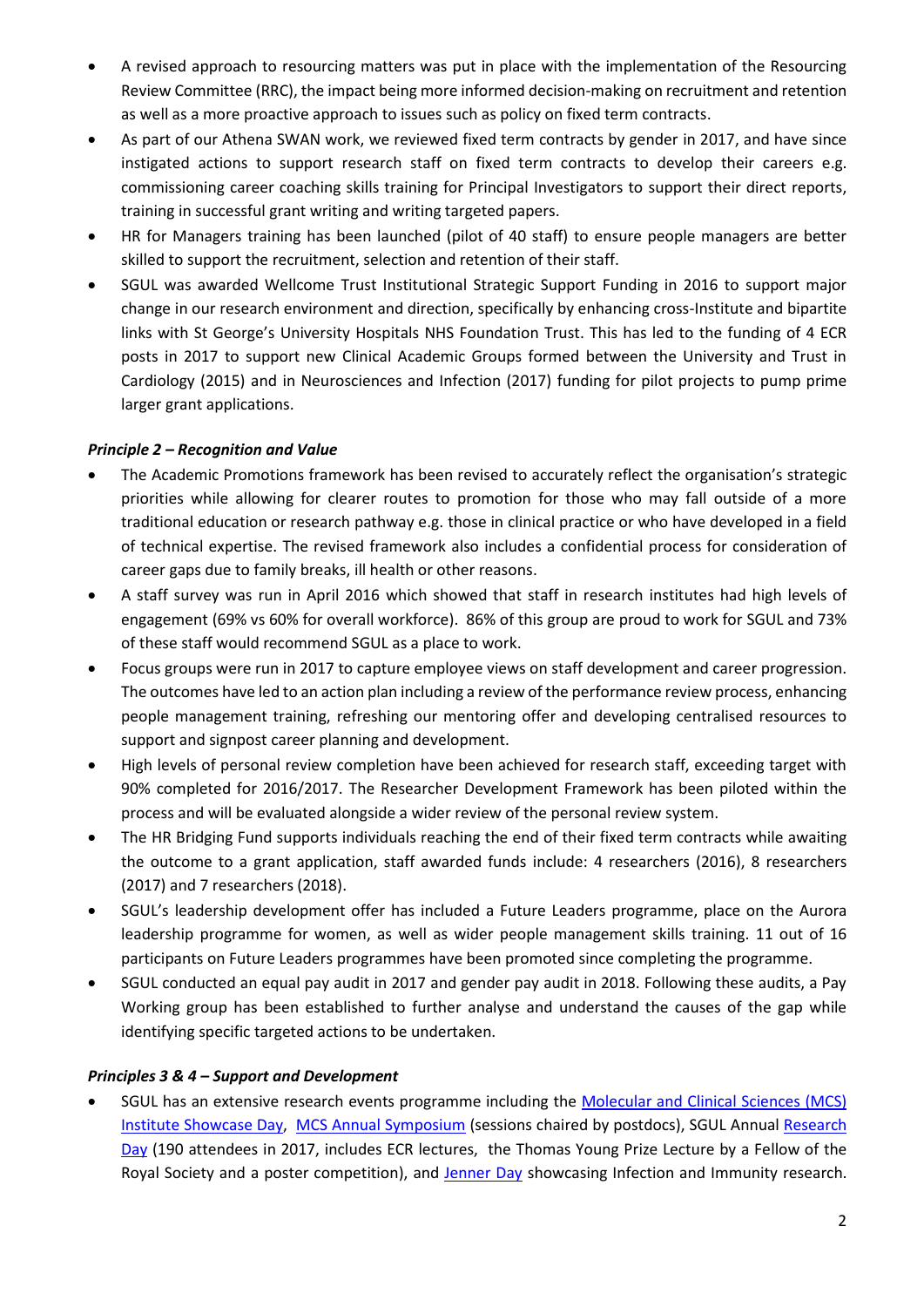SGUL holds Postdoctoral, PhD and MRes Study Days, weekly Research Institute Seminars, a careers event and the Spotlight on Science public engagement programme.

- An enhanced L&D programme was designed and launched in 2017 incorporating feedback from staff survey, CROS and PIRLS surveys. This includes project management, grant writing, management development, coaching and mentoring, Innovation and Impact Awards for research and enterprise and access to study loans of up to £5000. CROS results have shown a positive increase in how far research staff feel they have equal access to training and development opportunities and to attend conferences and external meetings (76.4% in 2015, 83% in 2017).
- Institute of Medical and Biomedical Education (IMBE) has continued to develop its programme for teaching and learning including the launch of a new CPD programme to complement the existing SHINE HEA-accredited CPD programme and post-graduate certificate in Healthcare and Biomedical Education.
- A 2 day ECR induction process was launched in 2017 with additional mentoring support and presentation skills training provided (17 ECRs took part).
- SGUL was jointly awarded 10 PhD studentships by MRC (with London School of Hygiene and Tropical Medicine) resulting in a cohort support network and training for postgraduate students.
- [George's Academic Training \(GAT\)](https://www.sgul.ac.uk/research/academic-training) was established in August 2016 to support and develop an integrated academic training programme the University and the Trust. Currently there are 26 funded clinical academic posts supported by the GAT programme.

# *Principle 5 - Researcher Responsibilities*

- ECRs and other Researchers have been proactively recruited to key committees e.g. Senate (9 researchers), Research Strategy Committee (10 researchers), Athena SWAN Self-Assessment Team (7 Researchers) and REF 2021 Steering Executive (9 researchers).
- SGUL endorses the *Concordat to Support Research Integrity,* which is promoted widely to staff to increase professional standards and ensure legal and ethical compliance. The Research Ethics Committee was established in 2015 and training has been provided to staff (80% positive feedback from participants).
- New internal communication initiatives have been launched since 2016 such as Townhalls, Meet the Principal Events, weekly VLogs whereby all staff are encouraged to participate and contribute.

# *Principle 6 – Diversity and Equality*

- D&I is a key priority within the strategic plan. A new governance structure includes new D&I steering and working groups to ensure a strategic approach led by senior leaders and cross-organisational engagement. New positions recruited: Associate Dean for Equality, Diversity and Inclusion (EDI) role and D&I Manager.
- SGUL submitted an application for the Athena SWAN Silver Award in December 2017 (awaiting outcome) which sets out SGUL's commitment to gender equality and diversity. As part of this work, specific issues relating to contract researchers have been identified and actions developed.
- SGUL has continued to work towards other chartermarks, including Stonewall and Disability Confident.
- 90% of CROS 2017 respondents felt SGUL is committed to diversity and equality, compared with 88% in 2015.

### *Principle 7 – Implementation and Review*

- The Postdoctoral Forum and Researcher Development Group (RDG) were formed to enable a mechanism for research staff to contribute and review SGUL's approach to the Concordat principles. Impact: 63% of CROS in 2017 felt they have opportunities to participate in decision-making processes (compared with 53% in 2015, and 45% in 2013).
- Engagement and awareness of the Concordat remains a priority for SGUL and a range of feedback and review mechanisms are in place for this purpose. This feedback is used to inform both research strategy as well as people strategy.